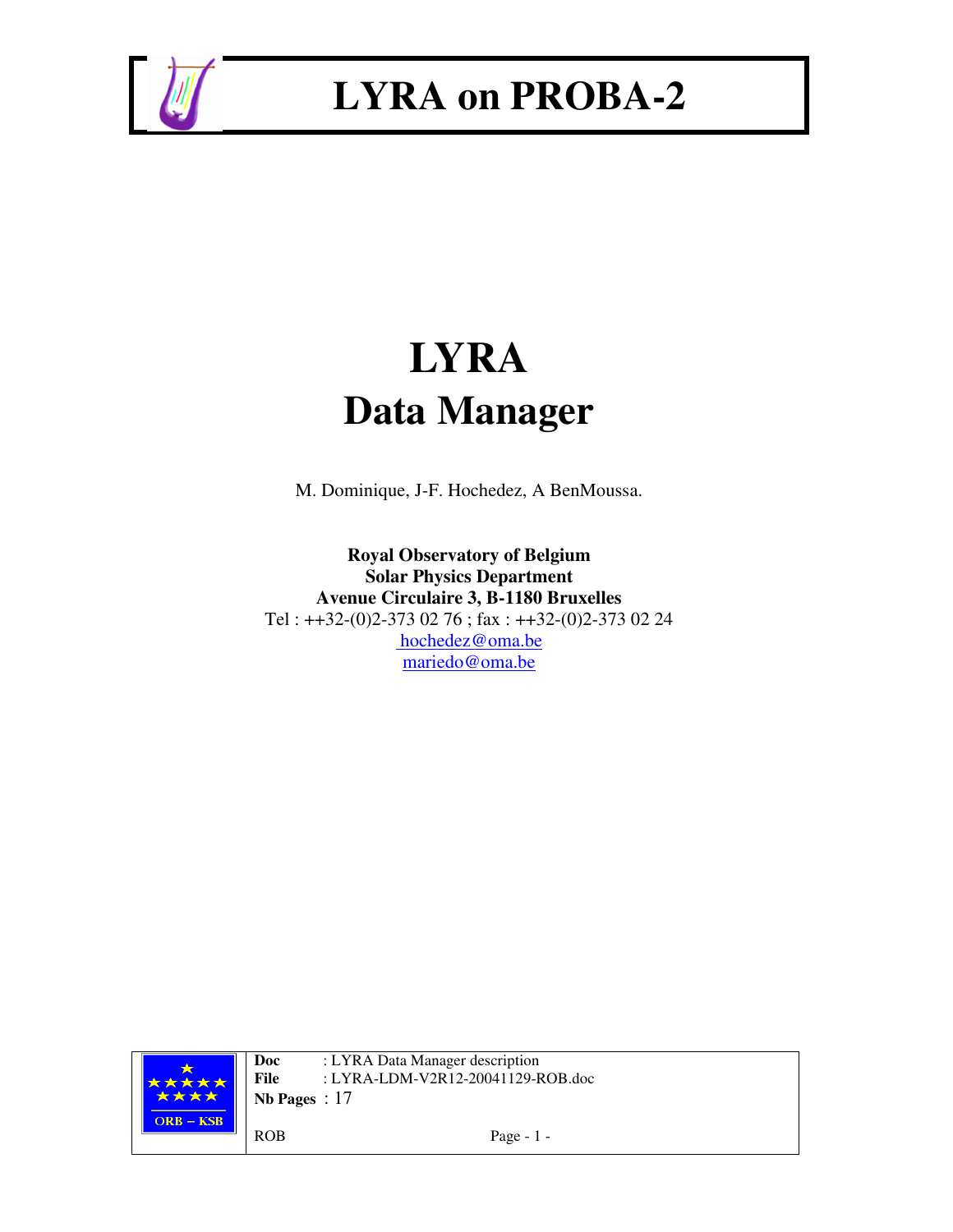

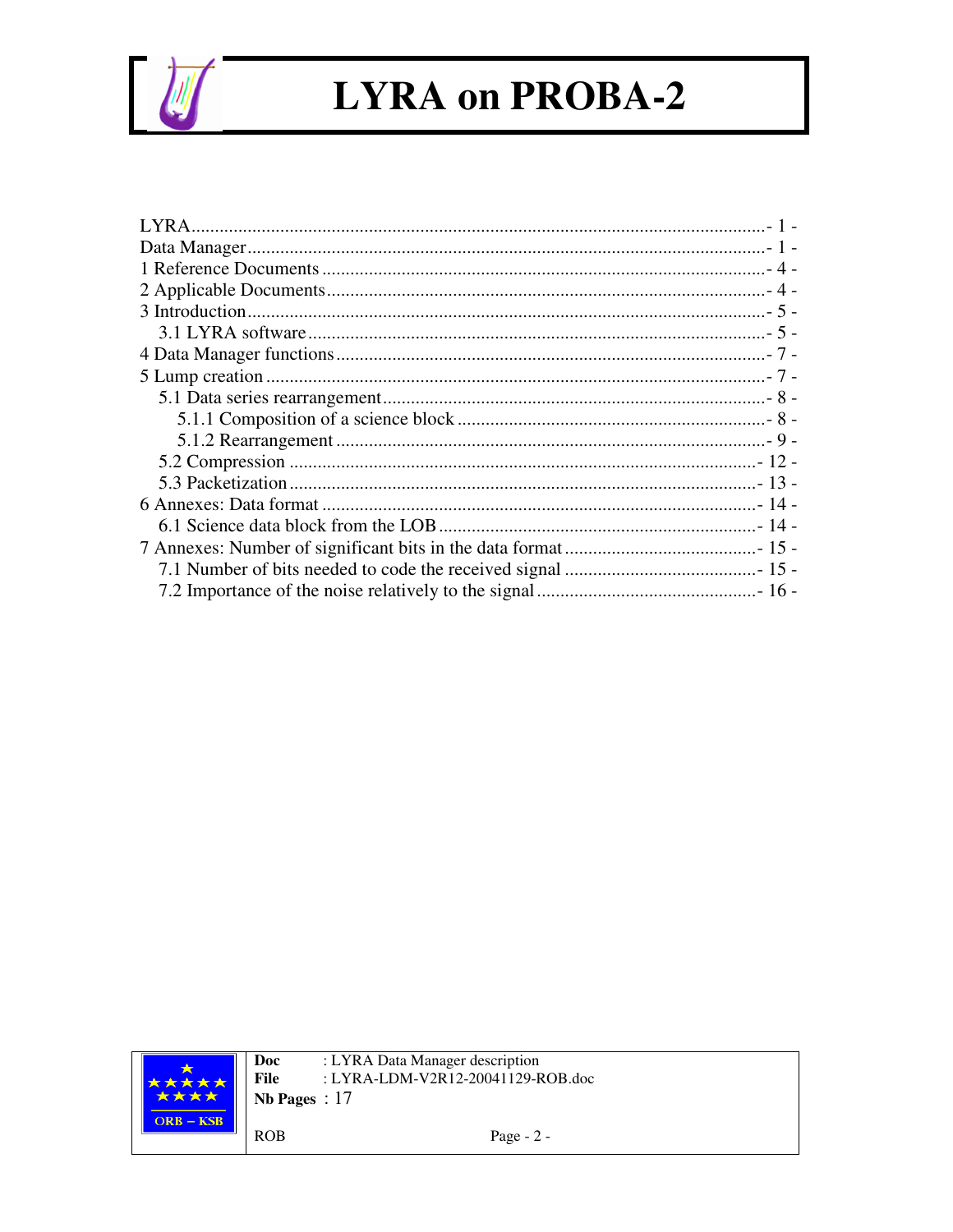

### **Acronyms**

| <b>ADPMS</b> | <b>Advanced Data and Power Management System</b>        |
|--------------|---------------------------------------------------------|
| CS           | Checksum                                                |
| <b>CSL</b>   | Centre Spatial de Liège, Belgium                        |
| <b>FIFO</b>  | First In First Out memory                               |
| <b>FOV</b>   | Field-of-view                                           |
| HK           | Housekeeping                                            |
| H/W          | Hardware                                                |
| IIU          | <b>Instrument Interface Unit</b>                        |
| $_{\rm I/F}$ | Interface                                               |
| <b>LED</b>   | <b>Light Emitting Diode</b>                             |
| <b>LDM</b>   | <b>LYRA Data Manager</b>                                |
| <b>LIM</b>   | <b>LYRA</b> Instrument Manager                          |
| <b>LOB</b>   | <b>LYRA Optical Box</b>                                 |
| <b>LYRA</b>  | The Lyman-alpha Radiometer onboard PROBA, this proposal |
| <b>MCPM</b>  | Mass memory Compression and Packetisation Module        |
| <b>MSB</b>   | Most Significant Bit                                    |
| <b>MUX</b>   | Multiplexer                                             |
| <b>PMOD</b>  | Physikalisch-Meteorologisches Observatorium Davos       |
| <b>PROBA</b> | PRoject for On-Board Autonomy                           |
| QE           | <b>Quantum Efficiency</b>                               |
| <b>ROB</b>   | Royal Observatory of Belgium                            |
| S/C          | SpaceCraft                                              |
| <b>SNR</b>   | Signal to Noise Ratio                                   |
| S/W          | Software                                                |
| <b>SWAP</b>  | Sun Watcher using APS detectors and image Processing    |
| <b>TBC</b>   | To Be Confirmed                                         |
| <b>TBD</b>   | To Be Defined                                           |
| TC           | Telecommand                                             |
| TM           | Telemetry                                               |
| <b>UTC</b>   | Coordinated Universal Time                              |
| UV           | Ultraviolet                                             |
| <b>VFC</b>   | Voltage to Frequency Converter                          |
| <b>VIS</b>   | Visible                                                 |

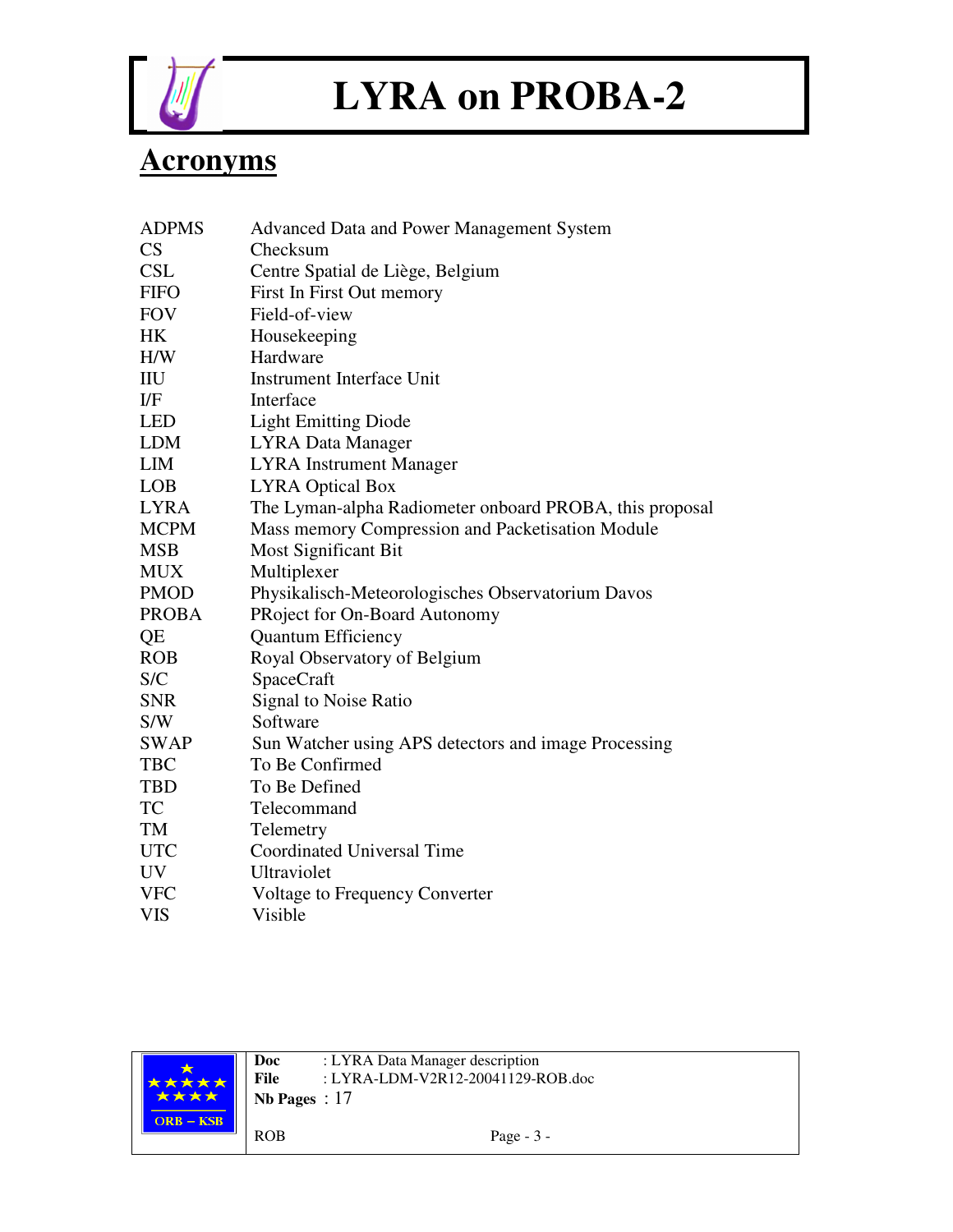

### **1 Reference Documents**

RD-1 RP-ROB-LYR-4001 Lyra Instrument Manager 2004-02-09 RD-2: RP-ROB-LYR-4002 Lyra Data Manager 2004-02-09

### **2 Applicable Documents**

- [1] Electrical Interface Control Document (EICD) 2004/09/21 S. Koller (PMOD)
- [2] LYRA instrument manager (LIM) Marie Dominique, Silvio Koller, J-F. Hochedez LYRA-LIM-V1R13-200411126-ROB.doc
- [3] Telemetry Packet (blue book), CCSDS [CCSDS 102.5-B-5], November 2000;

### **3 Document Change Record**

| Issue                          | <b>Date</b>      | <b>Modifications</b>         |
|--------------------------------|------------------|------------------------------|
| V2R10                          | 13 October 2004  | CDR document                 |
| V2R11                          | 26 November 2004 | Hilighted in blue and yellow |
| V <sub>2</sub> R <sub>12</sub> | 29 November 2004 | This document change record  |
|                                |                  | note $2 \xi 5.1.1$ pg 9      |

| 大大大大<br>**** | Doc<br>File<br>Nb Pages : $17$ | : LYRA Data Manager description<br>: LYRA-LDM-V2R12-20041129-ROB.doc |
|--------------|--------------------------------|----------------------------------------------------------------------|
| $ORB - KSB$  | <b>ROB</b>                     | Page $-4$ -                                                          |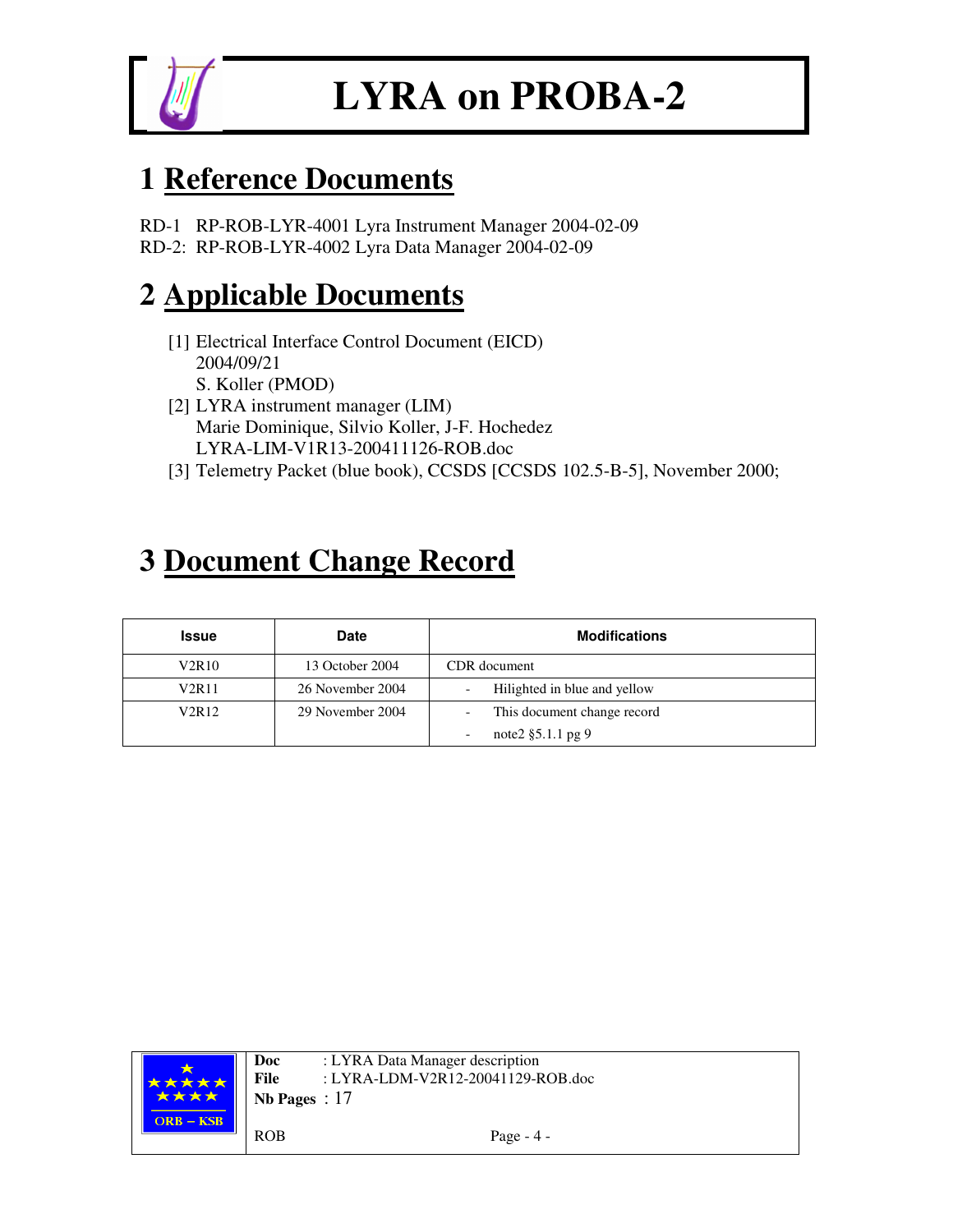

### **4 Introduction**

### **4.1 LYRA software**

The onboard LYRA software (S/W) running on the main spacecraft computer (ADPMS) is split into two parts:

- 1. **The** *instrument manager* (LIM) manages the overall LYRA operations. It interacts with the PROBA-2 platform (sending and reading commands, parameters or ancillaries), with the data manager and with the LYRA hardware (through the two RS422 channels and a digital line). The Instrument Manager can perform activities at a maximum rate of 20  $Hz<sup>1</sup>$  (in the sense that it can access the various H/W at a maximum rate of 20 Hz). Timestamping, which is a faster operation, is handled by the LDM which uses a dedicated system described in the next chapter.
- 2. **The** *data manager* (LDM) reads the data (Req. 1.1), checks their validity (Req. 1.2), adds the timestamps (Req. 1.3), rearranges and compresses the data (Req. 1.4) before they are stored in the ADPMS memory which will be responsible for their sending to the ground by telemetry  $(Reg. 1.5)$ . The data manager interacts with the LIM, the S/C, the LOB (interrupts reception and FIFO#1) and the OBET. Its parameters can be changed by TC from the ground (Req. 1.6.1). To summarise, the parameters of the LDM are:
	- En-/disable the compression  $(Reg. 1.6.2)$
	- En-/disable the rearrangement (Req. 1.6.3)
	- Keep one science block out of  $X$  (Req. 1.6.4)

#### **Notes:**

- 1. The LIM shall be able to interrupt the reading of FIFO#1 by the LDM, which shall imply to close the lumps (Req. 1.1.2). Before to resume the reading of the data in that FIFO (which is commanded by the LIM), it shall be cleaned in order to avoid a desynchronization with the timestamps (Req. 1.1.3)
- 2. It shall be possible to reload a new version of the LDM from the ground (Req. 1.7).
- 3. The data bank of the spacecraft shall be accessible to the LDM in order, for example, to access to the version number defined in chapter  $6$  (Req. 1.8).
- 4. The LDM will also analyze the filling level of the FIFO#1 in order to detect the occurrence of a latch up (Req 2; cfr. Req. 4.2)

 $1$  The 20Hz value isn't a requirement but is information from SBI.

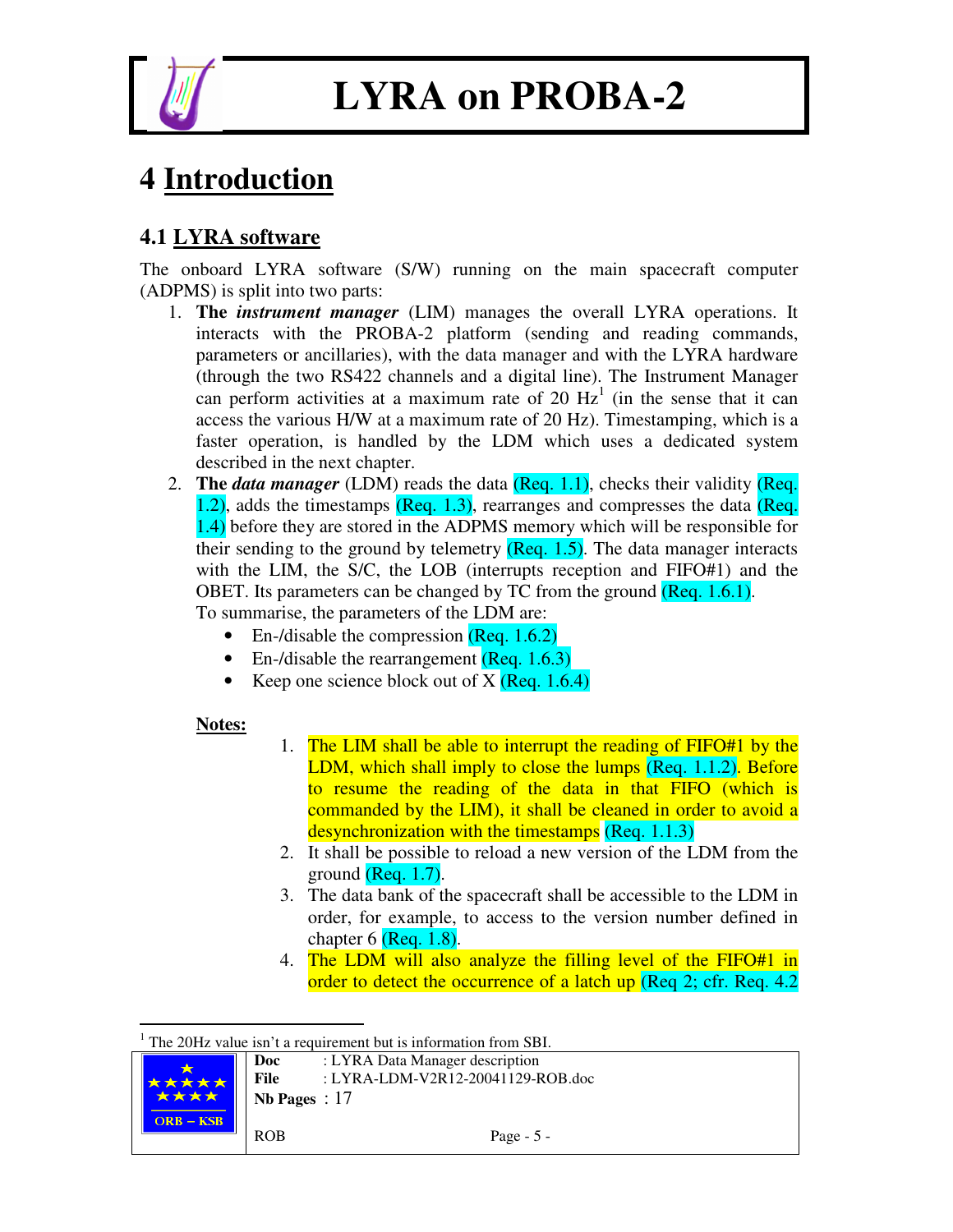

in [2]). In that case, no data are sent from the LOB and the FIFO#1 filling level will remain constant. If after 11 (adaptable value) readings of this FIFO no data have been registered and if the lumps have not been closed by the LIM (acquisition shouldn't have stopped), the LDM will conclude that a latch up occurred (Req. 2.1) and an event will be logged (Req. 2.2), followed by a closing of the current lumps by the LDM (Req. 2.3) and the turn on procedure of the ASIC by the LIM



| <b>*****</b><br><b>太太太太</b> | Doc<br>File<br>Nb Pages : $17$ | : LYRA Data Manager description<br>: LYRA-LDM-V2R12-20041129-ROB.doc |
|-----------------------------|--------------------------------|----------------------------------------------------------------------|
| $ORB - KSB$                 | <b>ROB</b>                     | Page $-6$ -                                                          |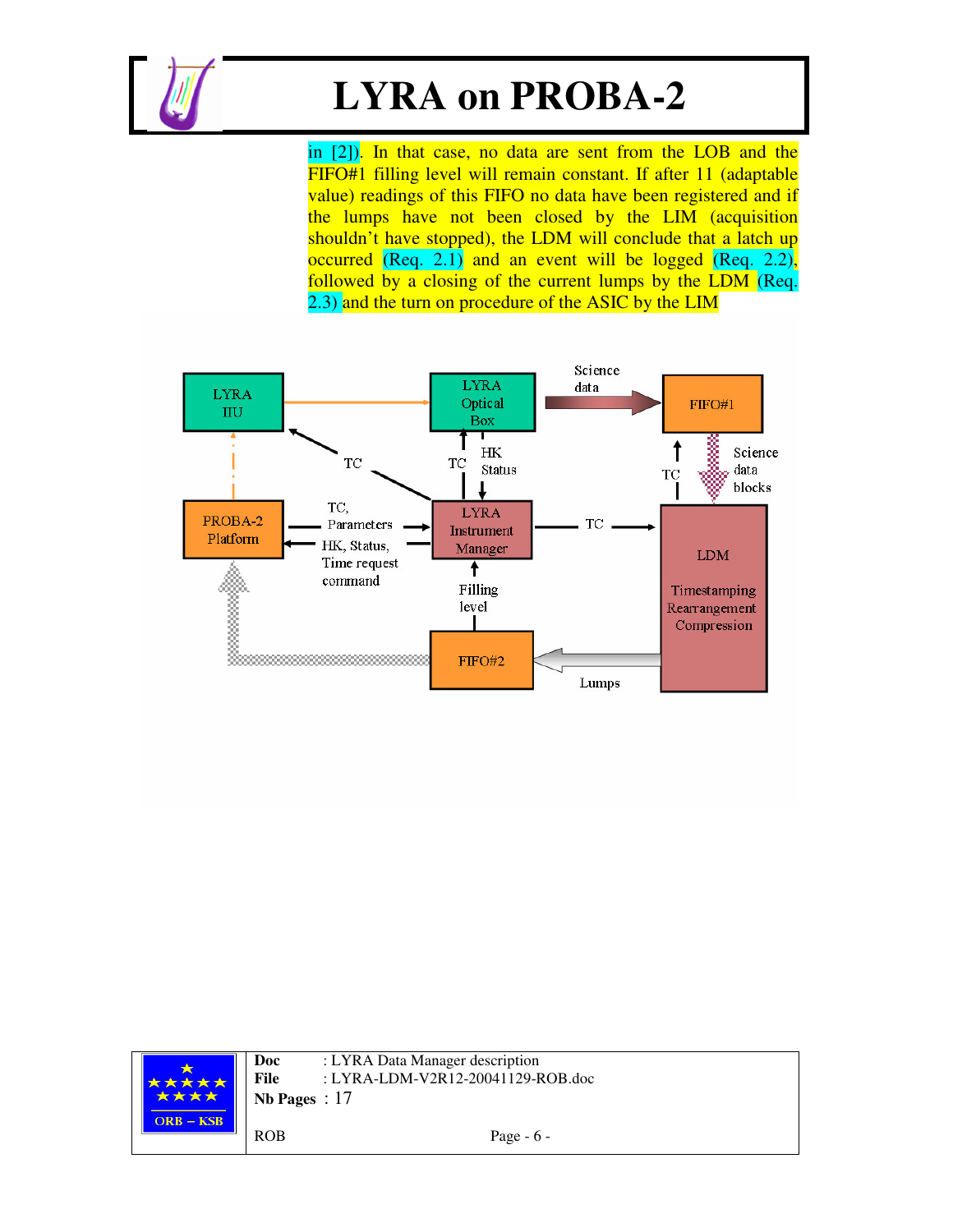

### **5 Data Manager functions**

The **general main** goal of the LDM is to create data lumps with the scientific data, each data lump corresponding to the contents of one telemetry packet.



## **6 Lump creation**

Science blocks are continuously stored in the ADPMS memory at up to 100 Hz by a dedicated system (FIFO#1)  $($ Req. 1.1.1). They are then handled by the LYRA Data Manager (LDM), which rearranges and compresses them before resending them to the ADPMS memory. The LDM offers the possibility to shortcut some operations. For example, it shall be possible to avoid the compression  $(cfr. Req. 1.6.2)$  or to conserve only one science block out of X (where X is a parameter to choose) (cfr. Req. 1.6.4). But it shall be also possible to transmit data from the LOB without any rearrangement (except grouping them in order to define the packet contents) (cfr. Req.  $1.6.3$ ). In this case, LDM should only join timestamps to science blocks (if applicable) and group a given number (default = 130 but should be a parameter) of science blocks to constitute the packet content  $($ Req. 1.6.3.1 $)$ .

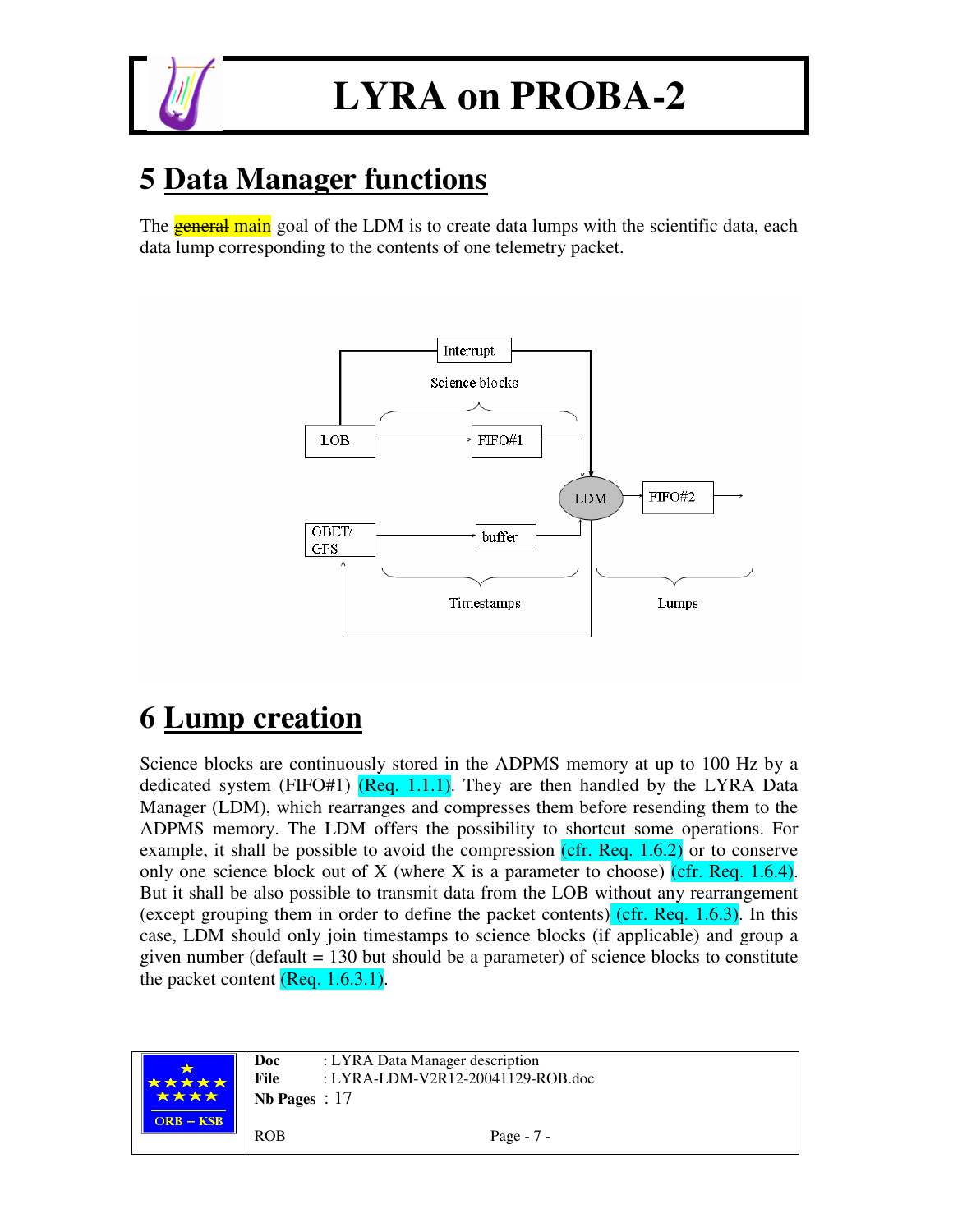

#### **6.1 Data series rearrangement**

The rearrangement of a time series aims at minimizing the loss of information in case a packet is lost during telemetry sending. It shall also increase the compression performance. It consists in removing all unused bits from the data blocks (Req. 1.4.1.1.2.4) and in organizing these blocks in such a way that two consecutive blocks will not be put in the same telemetry packet  $(Reg. 1.4.1)$ . The number of unused bits is described in annexe.

#### **6.1.1 Composition of a science block**

A science block is composed of a start byte, 8 signals, each corresponding to one acquisition channel (4 belong to the nominal unit and 4 belong to an optional back up unit), a counter, a flag, an integration time, a multiplexer address and a checksum byte.



**Figure 1: Composition of a science block**

The counter is reset each orbit (more precisely at X1, see [2], the moment when ASIC is reloaded). At the same time the gate sends an interrupt to the LDM, which shall store a 5 Bytes timestamp (Req. 1.3.1). **Such interrupts shall frequently happen thereafter (baseline is every 10 seconds (even during night period)** (Req. 1.3.1.1)**, and when the counter is reset** (Req. 1.3.1.2)**, and when the integration time is modified** (Req. 1.3.1.3)**)** and a new timestamp shall be recorded at the same memory address than the old one (Req.  $1.3.2$ ). That means that only one timestamp will be accessible at a time. When the LDM reads the FIFO#1, it continuously analyses the science blocks and checks their validity by re-calculating the CS and comparing this with the CS stored in the science block  $(cf. Reg. 1.2)$ . Each science block corresponding to a timestamp is identified by the flag. Each time the LDM receives a science blocks with an ON flag, it

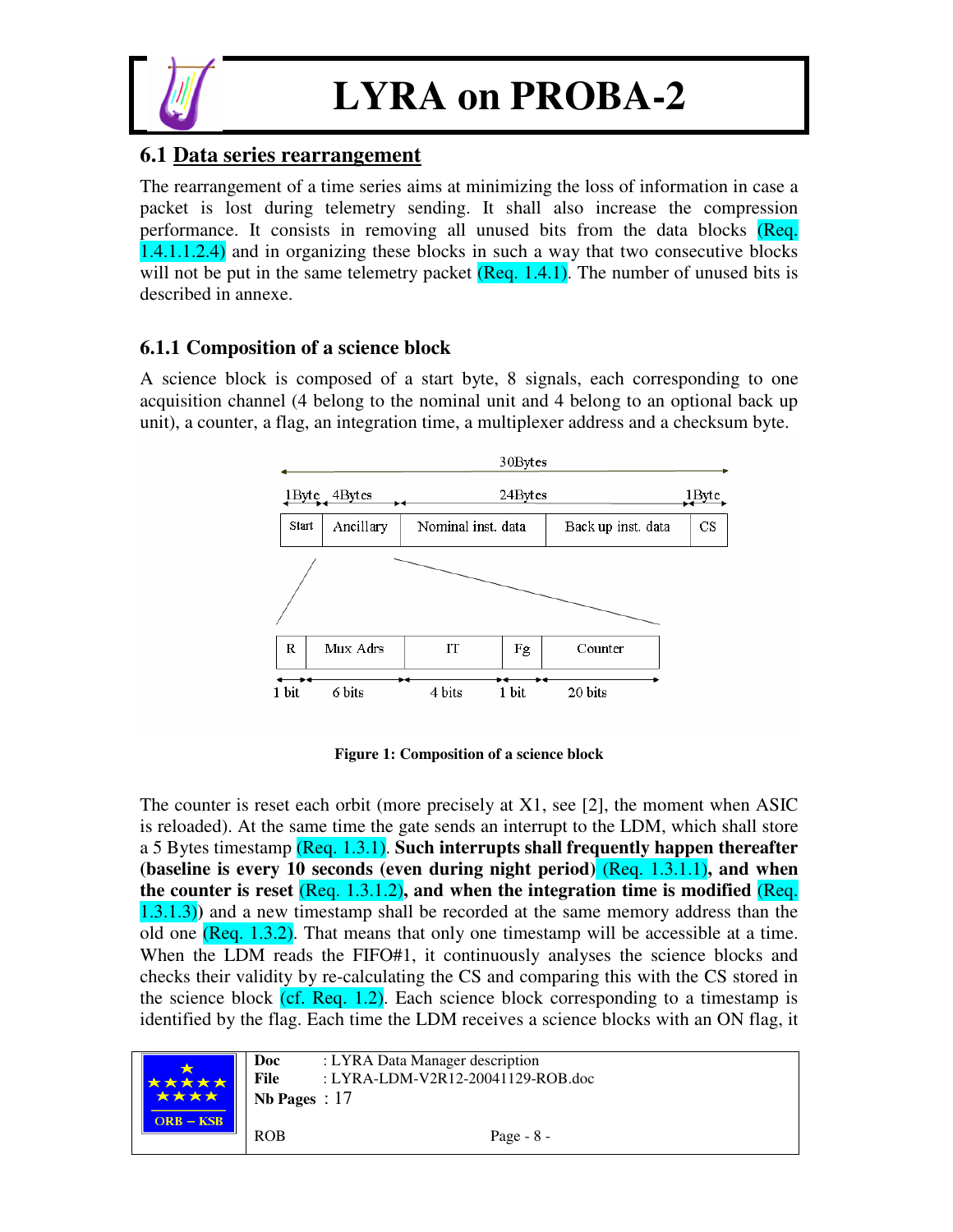

copies the value of the timestamp and the counter of the associated data (see below) (Req. 1.3.3). All this assumes that the FIFO#1 is read fast enough to avoid the overwriting of a timestamp that wouldn't have been associated to the appropriate science block. This implies a FIFO#1 reading speed equivalent to the maximum timestamp emission speed (presently equal to once a second)  $(Reg. 1.1.4)$ . Thus, the FIFO#1 should have a size of 30 Bytes x 110 acquisitions<sup>2</sup> = 3300 Bytes (Req. 1.1.5). **Note 1:** In case of latch up, the ASIC will autonomously turn off and no more data will be acquired. But, since no command has been sent to the LOB to stop the acquisition, no command will be sent to the LDM to close the lumps. The LDM will detect such a situation by observing the filling of FIFO#1. Indeed, if it remains constant during 11 (following the readings cadence) readouts 3 while LYRA is supposed to be acquiring, the LDM will deduce that a latch up occurred and an event will be logged. It will be followed by a turn on procedure of the ASIC and by a cloture of the current lumps (cf. Req. 2).

**Note 2:**

(1) The proposed stored time can be the GPS Time, but the onboard time is also accepted.

(2) The accuracy requirement on the time between gate signal reception and storing of the time must be better than 5ms.

#### **6.1.2 Rearrangement**

The LDM shall sort 1000 consecutive science blocks having the same integration time to form three data lumps (Req. 1.4.1.1). **Note that, in some situations, the lumps shall be prematurely closed** (they will contain a smaller number of science blocks) (**Req.** 1.4.1.2). These situations are **a change of the integration time** (Req. 1.4.1.2.1)**, a reload of LDM or a change in its parameters** (Req. 1.4.1.2.2)**, a reload of the LIM modes** (Req. 1.4.1.2.3)**, interruptions of acquisitions** (Req. 1.4.1.2.4) **and the occurrence of a latch up** (Req. 1.4.1.2.5)**.** Also **at the beginning of each orbit** (simultaneously to the counter reset, i.e. when triggering the stand by mode : X1) the currently open lumps are closed to avoid that two science blocks with the same counters are comprised into the same lump  $($ Req. 1.4.1.2.6). All the blocks composing a same lump have thus the same integration time. Of course, if no new data has been acquired since the last closing of the lumps, a new "close the lumps" command will be neglected (no void lump will be created) (Req. 1.4.1.3). Data lump formation is achieved in two steps.

**First step:** Science blocks will be distributed between three groups as illustrated below (Req. 1.4.1.1.1).

 $3$  If the 10 sec integration time is selected, the FIFO#1 is still empty during about 9 readings by the LDM (depending on the FIFO#1 reading cadence), independently of the occurrence of a latch up. We have thus to wait more than 10 readings to detect it.



<sup>&</sup>lt;sup>2</sup> Comprising a margin.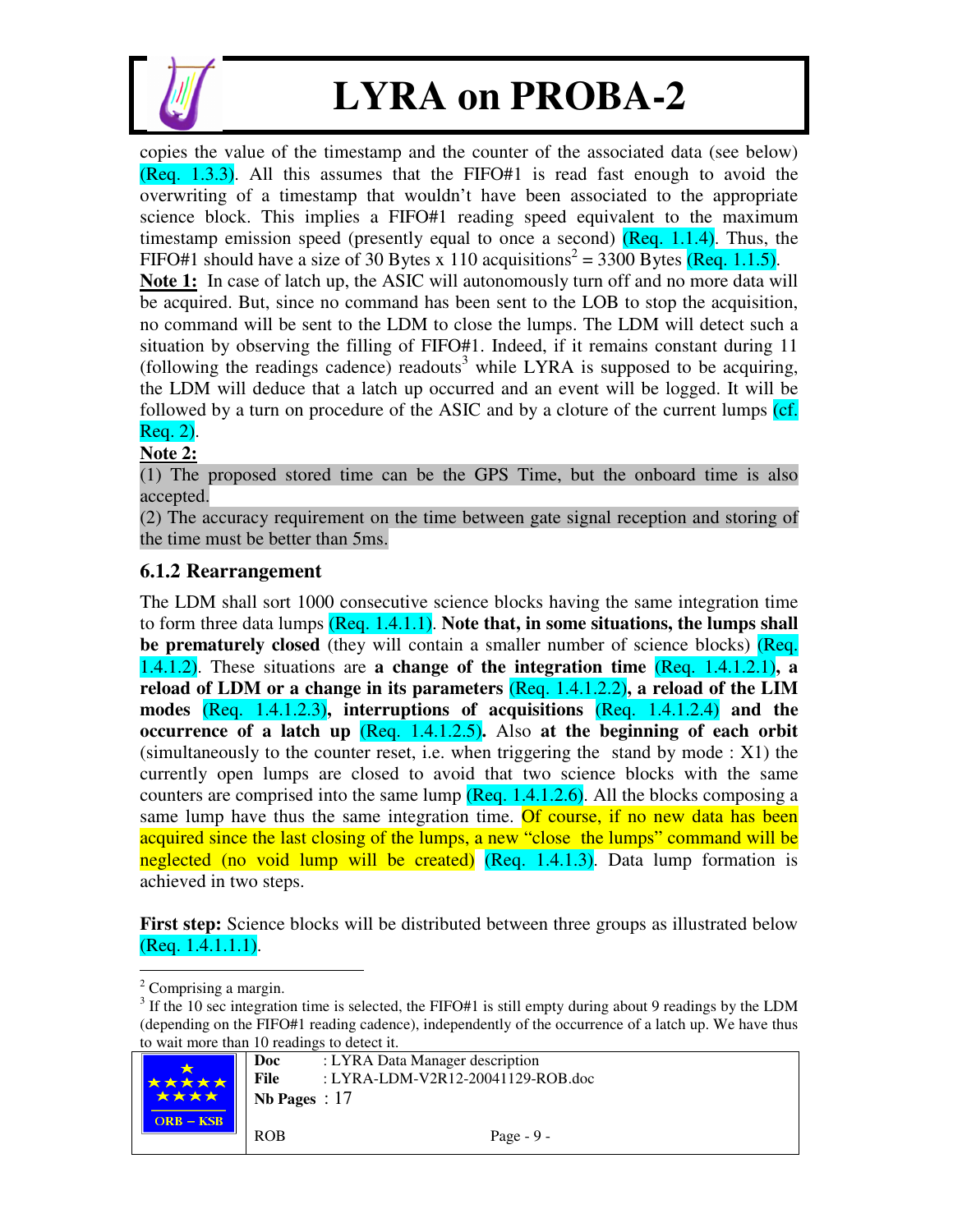



**Second step:** Each group will be structured in a data lump (Req. 1.4.1.1.2). Common parameters of all science blocks in a same lump shall be written in a header (Req.  $1.4.1.1.2.1$ ). The checksum of each science block shall be checked (cf. Req. 1.2). If an error occurs, the science block will be put in a dedicated field of the data lump (see figure below: the last rectangle in bold) without any transformation (Req. 1.4.1.1.2.2). If not, the data contained in science blocks and their respective counters shall be extracted and sorted following their multiplexer addresses<sup>4</sup> (Req. 1.4.1.1.2.3). Data shall be truncated to suppress unused bits  $(cf.$  Req.  $1.4.1.1.2.4)$ . For each MUX address, counters and data shall be compressed together  $(Reg. 1.4.1.1.2.5)$ . The timestamps and the counters of the corresponding science blocks shall be stored in another field and compressed too  $($ Req. 1.4.1.1.2.6). Pointers to the beginnings of the 14 fields<sup>5</sup> of the lump (12 MUX addresses + timestamps field + wrong sc. blocks field) shall be put in the header  $($ Req. 1.4.1.1.2.1.1). The data lump format is summarized in the following figure(Req. 1.4.1.1.2.1.3).

<sup>5</sup> Inputs 4 and 5 of each multiplexer being not accessible, only 6 fields per multiplexers group are provided.



<sup>&</sup>lt;sup>4</sup> The multiplexer address allows us to know which VFC group has been used and which input of the multiplexer has been selected (i.e. which channel or which VFC calibration voltage).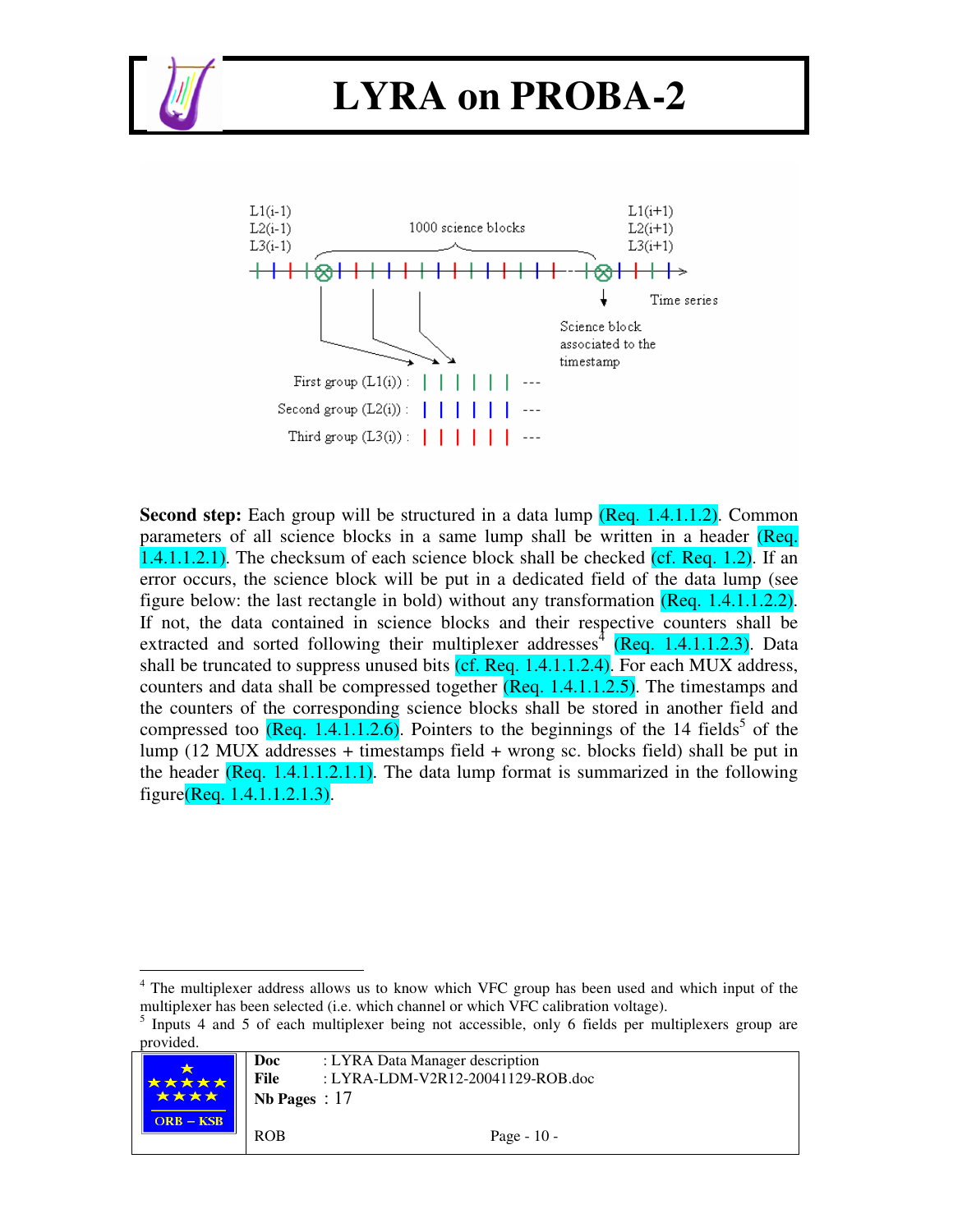



#### **Notes:**

- 1. The version number introduced in the header (Req. 1.4.1.1.2.1.2) determines which versions of the LDM and of the LIM have been used when acquiring the data. This number is incremented when a new software version is uploaded (Req. 1.4.1.1.2.1.2.1). The format of this version number should have the form XXXXXXXXYYYYYYYY, where XX..X is the version number of the LIM and YY..Y is the version number of the LDM (Req. 1.4.1.1.2.1.2.2).
- 2. If an error occurs between the LOB and the LDM, the checksum of the science block will be wrong and this block will receive a special treatment (see above). A particular attention must be given to the case of an error in the science block corresponding to the timestamp. In this case, the timestamp will not be registered because the science block will be recognized as false and stored, without other treatment, in the data lump (see before). Moreover when the next science block associated to a timestamp will be treated, the timestamp corresponding to the false block will have been erased by the next one and no desynchronisation will appear. The time interpolation will then be performed on a 20 s interval instead of a 10 s interval in the case of a 100 Hz acquisition cadence.
- 3. Most of the time, the back-up channel will not be activated, and the back-up data in the science blocks will be theoretically zero, because the second VFC

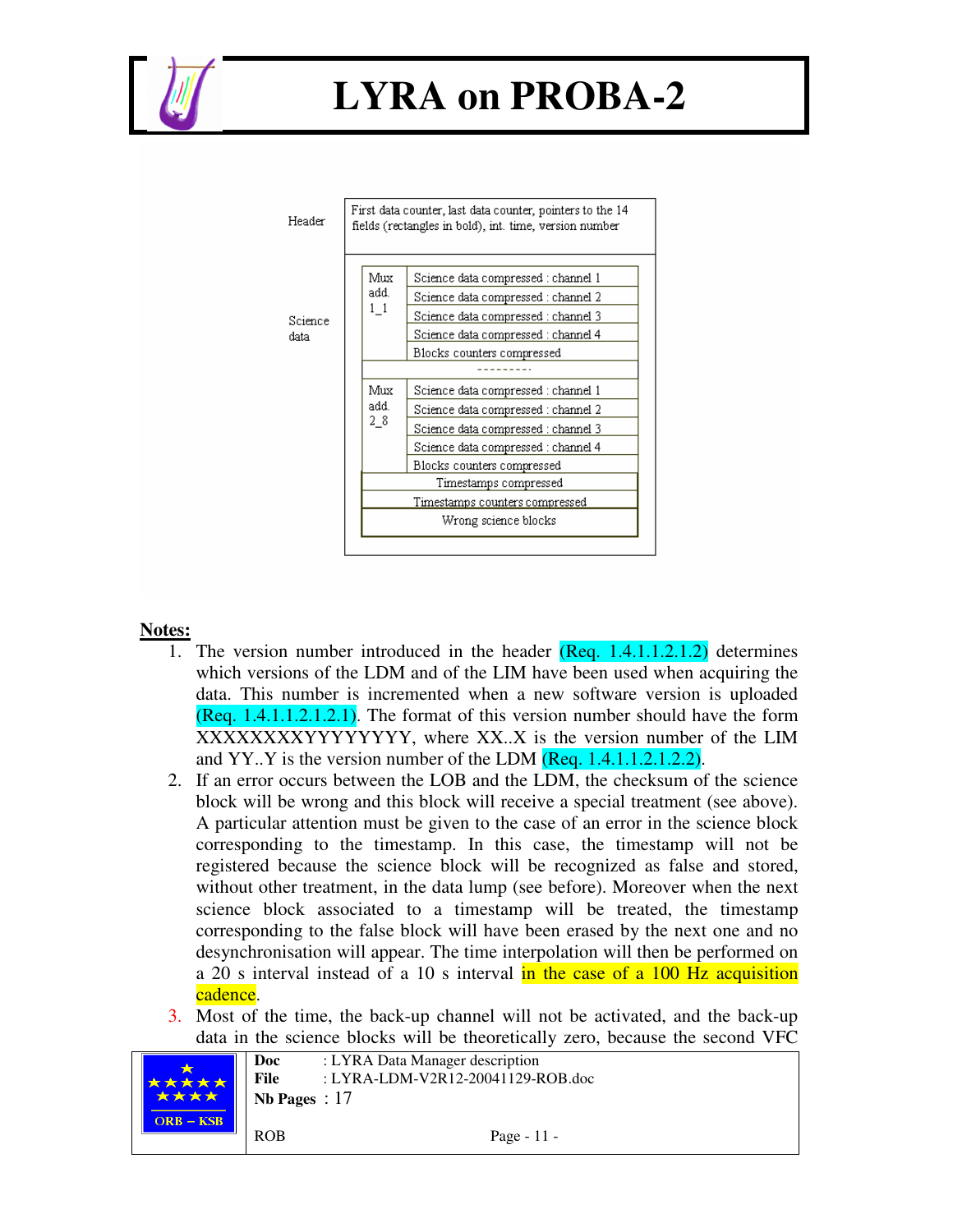

group will be switched off. In such a case, these nearly zero data should of course not be written in the data lump  $($ Req. 1.4.1.1.2.3.1). In practise, however, a zero value is not guaranteed because there is a risk for a spike to trigger the counter. Nevertheless, as this situation is not susceptible to occur frequently, this will not be taken into account on the on-board software, and such data will thus be conserved as the relevant ones (Req. 1.4.1.1.2.3.2).

#### **6.2 Compression**

To save memory during data storage and sending, data will be compressed. The Welch version of the Lempel-Ziv (LZW) compression algorithm is baseline  $($ Req. 1.4.2). It is a dictionary compression method in which the most frequent strings are coded with the fewest bits. Copyright and the code can be found at the following links. http://ftp.debian.org/debian/pool/non-free/n/ncompress/ncompress\_4.2.4.orig.tar.gz http://ftp.debian.org/debian/pool/non-free/n/ncompress/ncompress\_4.2.4-13.diff.gz

This algorithm offers good results for smooth data (most of the time, during quiet sun periods, it will be the case with LYRA data) when the difference between each value and the previous one is coded instead of the value itself.

Preliminary tests have shown that the compression is fast and the ratio is good.

As a first approximation the amount of data transmissible by PROBA2 telemetry for a 600km orbit (worst case) is summarized in the table below.

| <b>Contact possibilities</b> | Amount of data                           |
|------------------------------|------------------------------------------|
| <b>Only Redu</b>             | $\sqrt{1}$ Gbit $(0,125$ Gbytes) /day    |
| <b>Only Kiruna</b>           | 2,2 Gbits (0,275 Gbytes) /day            |
| Both                         | probably 2,7 Gbits (0,3375 Gbytes) / day |

One day of LYRA observations shall produce ca. 45 Mbytes $<sup>6</sup>$  (data) + 15 Mbytes</sup> (counters) + approximatively 1 Mbytes (headers + timestamps and associated counters + wrong science blocks).

Depending on the percentage of the telemetry dedicated to LYRA, it shall be checked if a compression ratio between 1/3 and 1/5, which has been reached during tests, will be good enough.

 $6$  Considering that acquisitions will be performed during 70% of the orbit.

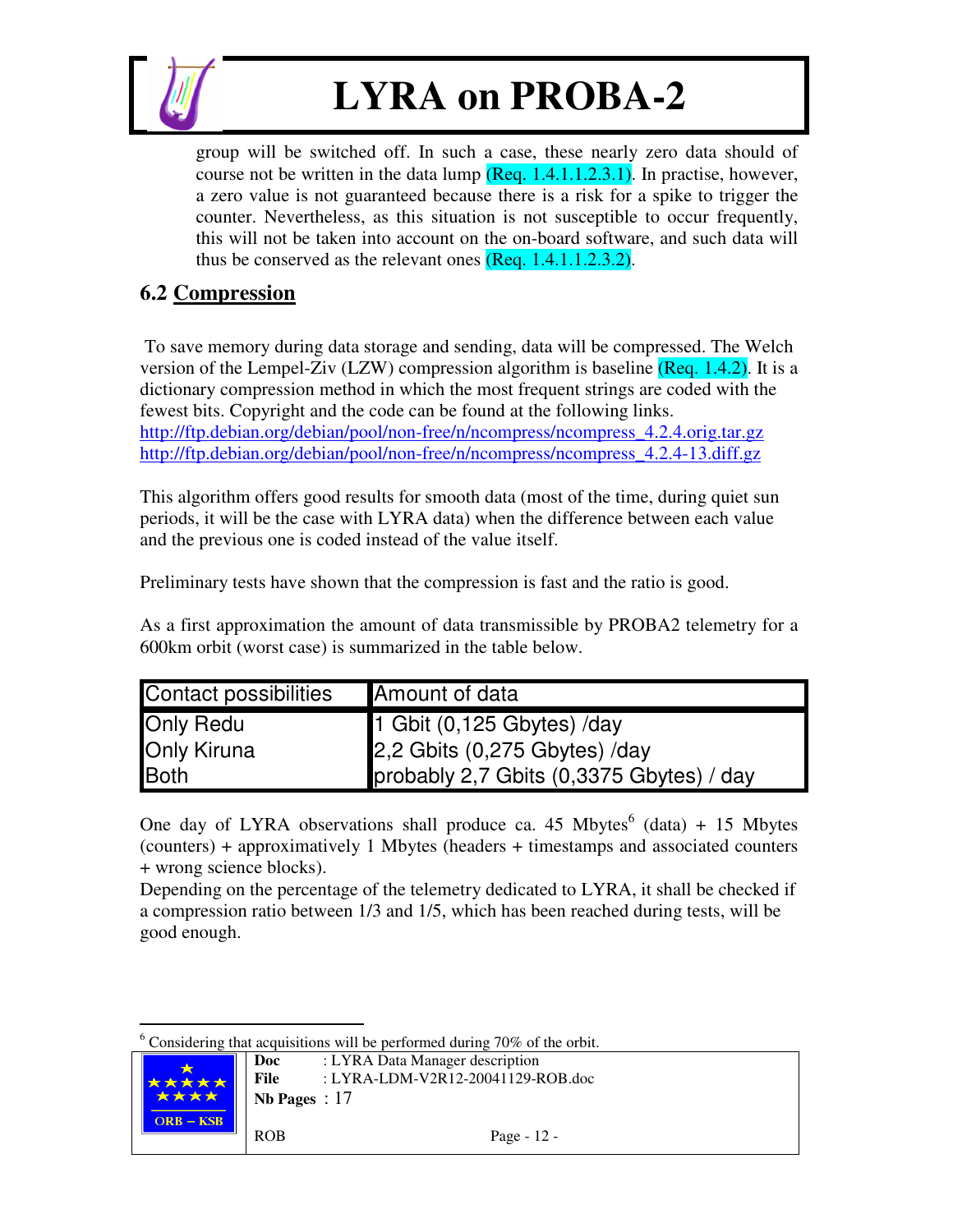

Remark: The compression algorithm shall be implemented in the form of a library function that might be of use for the SWAP data manager as well. The size of the data to be compressed should be a parameter of this function. (Req. 1.4.2.1)

### **6.3 Packetization (Req. 1.4.3)**

The rearrangement process is useful if each packet comprises exactly one data lump (Req. 1.4.3.1). In practise we assume that every lump contains a header, 334 blocks (maximum) and maximum 334 timestamps and their counters. Each block is usually composed of maximum 4 x 14 bits<sup>7</sup> (sometimes 8 x 14 bits) for data (once truncated) and 20 bits for the counters. Each timestamp is coded with 5 Bytes. As said before, data, counters and timestamps shall be compressed (by a factor from 3 to 5). To form a packet, an other header shall be added as specified in the reference document CCSDS 102.0-B [3] (Req. 1.4.3.2).

**Note:** To be sure that the rearrangement process is useful, the spacecraft must insure that two consecutive packets will not be sent together (Req. 1.4.3.3).

|                       | <b>PACKET DATA FIELD</b><br><b>PACKET PRIMARY HEADER</b>                                                                                                                       |                                      |                                                                         |                                                |                                                  |                                                |                                                 |                 |  |  |
|-----------------------|--------------------------------------------------------------------------------------------------------------------------------------------------------------------------------|--------------------------------------|-------------------------------------------------------------------------|------------------------------------------------|--------------------------------------------------|------------------------------------------------|-------------------------------------------------|-----------------|--|--|
| <b>VERSION</b><br>NO. | <b>PACKET IDENTIFICATION</b>                                                                                                                                                   |                                      |                                                                         | <b>PACKET SEQUENCE</b><br>CONTROL              |                                                  | PACKET<br>DATA<br><b>LENGTH</b>                | PACKET<br><b>SECONDARY</b><br><b>HEADER(*)</b>  | SOURCE DATA (*) |  |  |
|                       | <b>TYPE</b><br>INDI-<br>CA TOR                                                                                                                                                 | PCKT.<br>SEC.<br>HDR.<br><b>FLAG</b> | <b>APPLICATION</b><br><b>PROCESS</b><br><b>IDENTIFIER</b>               | <b>GROUPING</b><br>FLAGS                       | <b>SOURCE</b><br><b>SEQUENCE</b><br><b>COUNT</b> |                                                |                                                 |                 |  |  |
|                       |                                                                                                                                                                                |                                      |                                                                         | 01 - first Pokt.                               |                                                  |                                                | May<br>Contain:<br>- S/C Time                   |                 |  |  |
| 000                   |                                                                                                                                                                                | 1 If<br>Sec.Hdr.<br>present          |                                                                         | 00 - cont Pold.<br>10 - last Pold.<br>of Group |                                                  | No. of<br>octots<br>of Pecket<br>Data<br>Field | - Packet<br><b>Format</b><br>Info<br>- Anolibry |                 |  |  |
|                       | 11 - no Grouping<br>obo 0<br>minus 1<br>Data<br>o                                                                                                                              |                                      |                                                                         |                                                |                                                  |                                                |                                                 |                 |  |  |
|                       | $2 \, B$ its $  +$ $ 14 \, B$ its $-$<br>3 Bits-1 Bit + 1 Bit +<br>$-$ 11 Bits -<br>- variable<br>variable<br>2 Octets<br>2 Octets -<br>$+-$ 2 Oct. $-+-$<br>1 to 65536 Octets |                                      |                                                                         |                                                |                                                  |                                                |                                                 |                 |  |  |
|                       |                                                                                                                                                                                |                                      | (*) may or may not be required; for details see specifications in text. |                                                |                                                  |                                                |                                                 |                 |  |  |

 $<sup>7</sup>$  14 bits is the number (cfr. Annexe 8.2) of bits used to code the data, when integration time is 10 ms.</sup> This number will be higher for a longer IT.

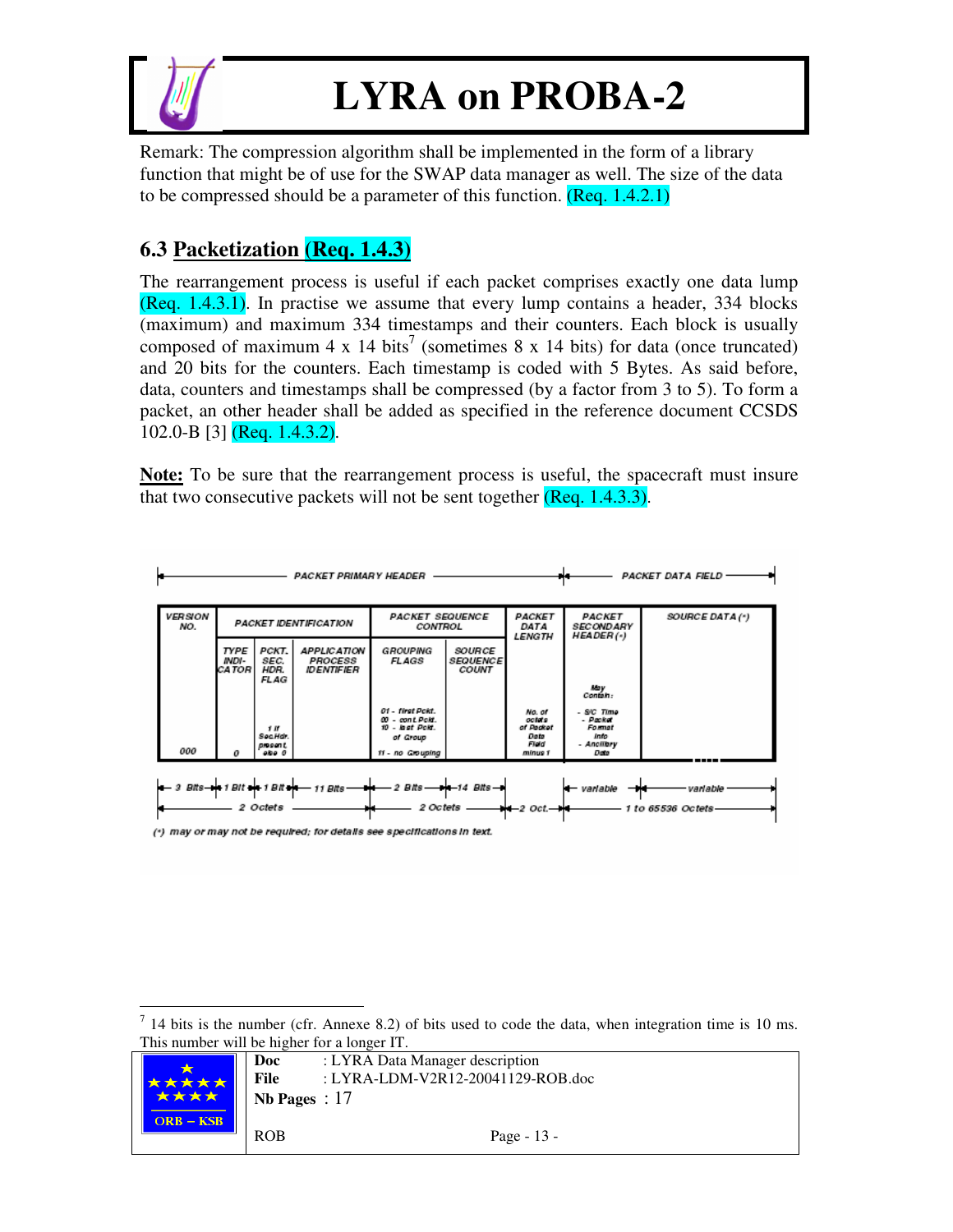

### **7 Annexes: Data format**

### **7.1 Science data block from the LOB**

Just for information<sup>8</sup>, the onboard detectors shall acquire at a maximum rate of 100Hz (default cadence). Usually, only one unit shall be operated except during the backup mode periods when two units shall be used. However, eight signals shall always be transmitted from LOB to LDM in order to keep the same data pattern as in backup mode. Each science data channel has a maximum resolution of 24 bits per integration cycle. Four Bytes are used to store a counter, a flag, the integration time and the multiplexer addresses. The counter is reset every orbit. Science blocks associated with timestamps are identified by the flag. A checksum method is implemented which requires one more byte to store the CS.

| <b>Byte</b>    | # of Bytes     | <b>Description</b> | <b>Remarks</b>                    |
|----------------|----------------|--------------------|-----------------------------------|
| Byte 29        |                | Start byte         | ASCII code 231                    |
| Byte $28 - 25$ | $\overline{4}$ | Header             | 20 bit Block counter value        |
|                |                |                    | bit Synch flag                    |
|                |                |                    | bit Integration time setting<br>4 |
|                |                |                    | bit Mux address<br>6.             |
|                |                |                    | bit Reserve                       |
| Byte $24 - 22$ | 3              | Channel 4          | Nominal Instrument                |
| Byte $21 - 19$ | 3              | Channel 3          | Nominal Instrument                |
| Byte $18 - 16$ | 3              | Channel 2          | Nominal Instrument                |
| Byte $15 - 13$ | 3              | Channel 1          | Nominal Instrument                |
| Byte $12 - 10$ | 3              | Channel 4          | Backup Instrument or 0            |
| Byte $9-7$     | 3              | Channel 3          | Backup Instrument or 0            |
| Byte $6-4$     | 3              | Channel 2          | Backup Instrument or 0            |
| Byte $3-1$     | 3              | Channel 1          | Backup Instrument or 0            |
| Byte 0         |                | Checksum           |                                   |

 $8$  This section should not be considered as a requirement, it is only summary of the EICD [1]

|             | Doc             | : LYRA Data Manager description   |
|-------------|-----------------|-----------------------------------|
| <b>₹★★★</b> | File            | : LYRA-LDM-V2R12-20041129-ROB.doc |
| ****        | Nb Pages : $17$ |                                   |
| $ORB - KSB$ | <b>ROB</b>      | Page - $14$ -                     |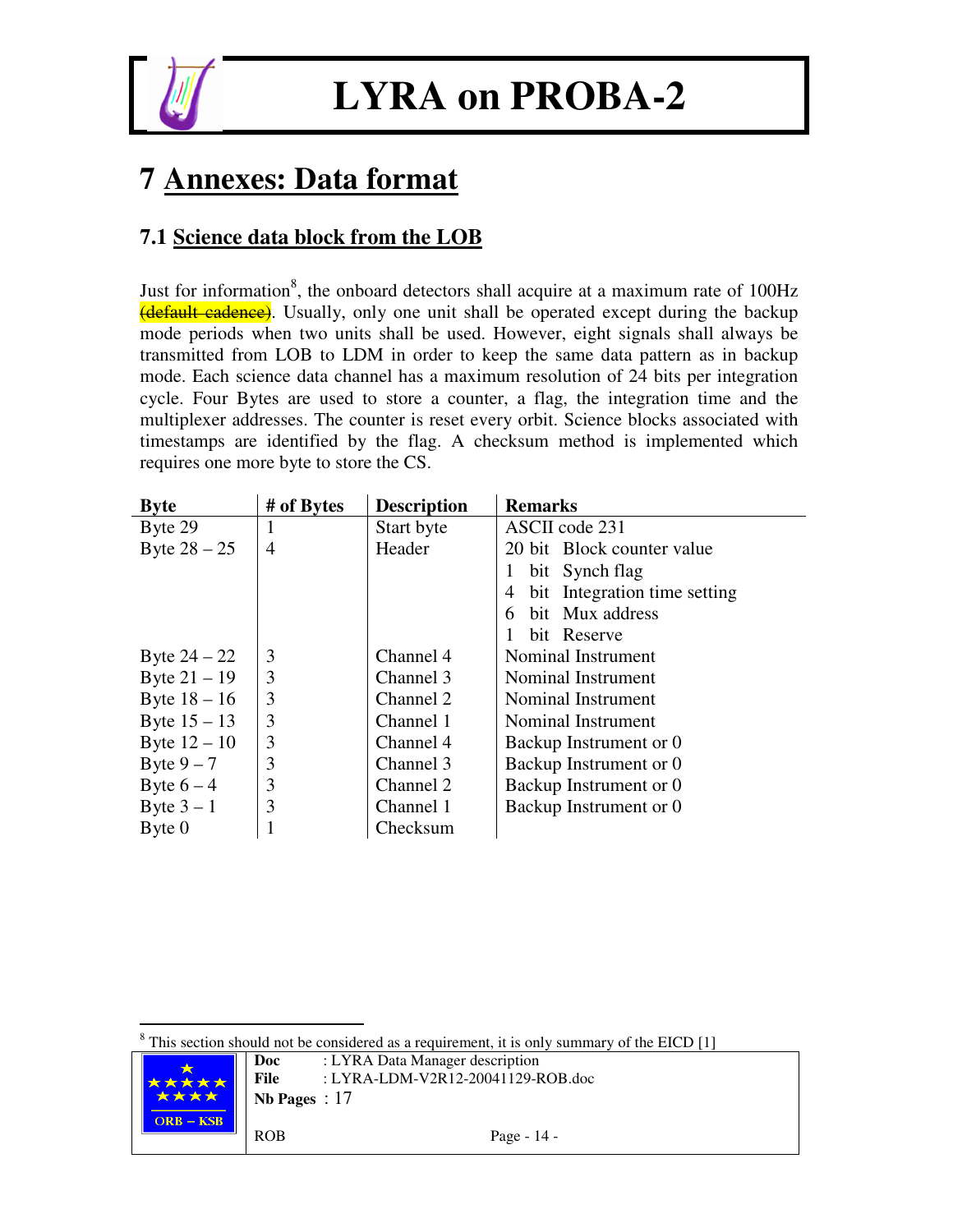

### **8 Annexes: Number of significant bits in the data format**

The number of significant bits in the data format depends on two issues: the number of bits needed to code the received signal and the importance of the noise relatively to the signal.

#### **8.1 Number of bits needed to code the received signal**

Each VFC has a maximum frequency of 1.2288MHz, which corresponds to extreme values of the voltage that can be found at the input of the VFC. A pulse counter, placed after the VFC, counts the pulses emitted during the integration time. That means that for an integration time of 10 sec, a maximum of 12288000 pulses will be registered, while for an integration time of 10 msec the maximum number of pulses will be 12288. The following table shows the maximum number of counted pulses and the number of bits needed to code these numbers of pulses for each possible value of integration time. When reorganizing the data, the LDM will truncate the unused bits.

| Integration time | Max number of Number of bits |        |
|------------------|------------------------------|--------|
|                  | pulses                       | needed |
| 10 <sub>s</sub>  | 12288000                     | 24     |
| 5s               | 6144000                      | 23     |
| 2s               | 2457600                      | 22     |
| 1 <sub>s</sub>   | 1228800                      | 21     |
| 500 ms           | 614400                       | 20     |
| $200 \text{ ms}$ | 245760                       | 18     |
| $100$ ms         | 122880                       | 17     |
| $50 \text{ ms}$  | 61440                        | 16     |
| $20 \text{ ms}$  | 24576                        | 15     |
| $10 \text{ ms}$  | 12288                        | 14     |

|             | Doc             | : LYRA Data Manager description   |  |  |  |
|-------------|-----------------|-----------------------------------|--|--|--|
| 大大大大        | File            | : LYRA-LDM-V2R12-20041129-ROB.doc |  |  |  |
| ****        | Nb Pages : $17$ |                                   |  |  |  |
| $ORB - KSB$ |                 |                                   |  |  |  |
|             | <b>ROB</b>      | Page - $15$ -                     |  |  |  |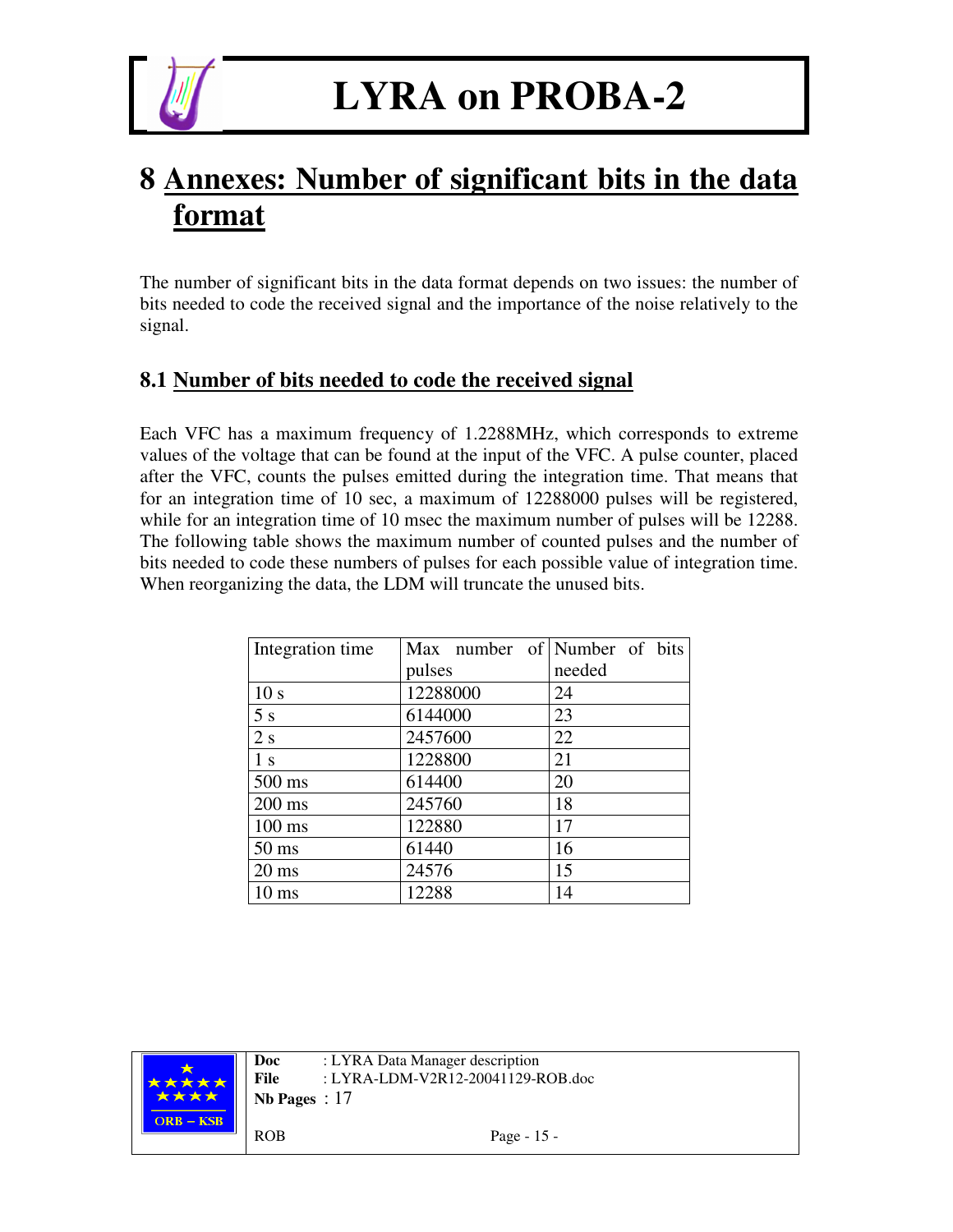

#### **8.2 Importance of the noise relatively to the signal**

$$
SNR = \frac{S}{\sigma_S} = \sqrt{\frac{T_{Integration}(s) \cdot i(Amps)}{e^{\dagger} \cdot QE}} = 2^{Needed\_resolution}
$$

Where :

- − i is the current obtained at the output of the detector at saturation
- − Tintegration is the integration time
- − e is the electron charge
- − QE is the quantum efficiency (in electrons /photon) and depends on the wavelength

Thus, the needed resolution will depend on the channel (which determines the saturation current) and on the integration time. This is illustrated on the table below in which we have considered a value of i related to a maximum<sup>9</sup> solar activity and a value of QE which corresponds to the maximum SNR on the wavelength interval considered.

|                     |           |            | <b>SNR</b> max |               | nb of bits needed |                 |                             |                   |  |
|---------------------|-----------|------------|----------------|---------------|-------------------|-----------------|-----------------------------|-------------------|--|
|                     |           | <b>MSM</b> |                | <b>PIN</b>    | <b>MSM</b>        |                 |                             | <b>PIN</b>        |  |
| Integration<br>Time | $1-20$ nm | 17-70 nm   | 115-125<br>nm  | 200-220<br>nm | $1 - 20$<br>nm    | $17 - 70$<br>nm | $115 -$<br>$125 \text{ nm}$ | $200 -$<br>220 nm |  |
| 10 <sub>ms</sub>    | 4426      | 29067      | 6982           | 281830        | 13                | 15              | 13                          | 19                |  |
| 20 <sub>ms</sub>    | 6259      | 41107      | 9874           | 398568        | 13                | 16              | 14                          | 19                |  |
| 50 ms               | 9896      | 64995      | 15613          | 630191        | 14                | 16              | 14                          | 20                |  |
| 100 ms              | 13995     | 91917      | 22080          | 891224        | 14                | 17              | 15                          | 20                |  |
| 200 ms              | 19792     | 129991     | 31225          | 1260381       | 15                | 17              | 15                          | 21                |  |
| 500 ms              | 31293     | 205533     | 49372          | 1992838       | 15                | 18              | 16                          | 21                |  |
| 1 s                 | 44256     | 290668     | 69822          | 2818299       | 16                | 19              | 17                          | 22                |  |
| 2 <sub>s</sub>      | 62587     | 411066     | 98743          | 3985676       | 16                | 19              | 17                          | 22                |  |
| 5s                  | 98959     | 649953     | 156127         | 6301907       | 17                | 20              | 18                          | 23                |  |
| 10 <sub>s</sub>     | 139948    | 919173     | 220796         | 8912243       | 18                | 20              | 18                          | 24                |  |

<sup>9</sup> Relative to an ordinary solar cycle.

|  |                              | Doc             | : LYRA Data Manager description   |
|--|------------------------------|-----------------|-----------------------------------|
|  | *****<br>****<br>$ORB - KSB$ | File            | : LYRA-LDM-V2R12-20041129-ROB.doc |
|  |                              | Nb Pages : $17$ |                                   |
|  |                              | <b>ROB</b>      | Page - $16$ -                     |